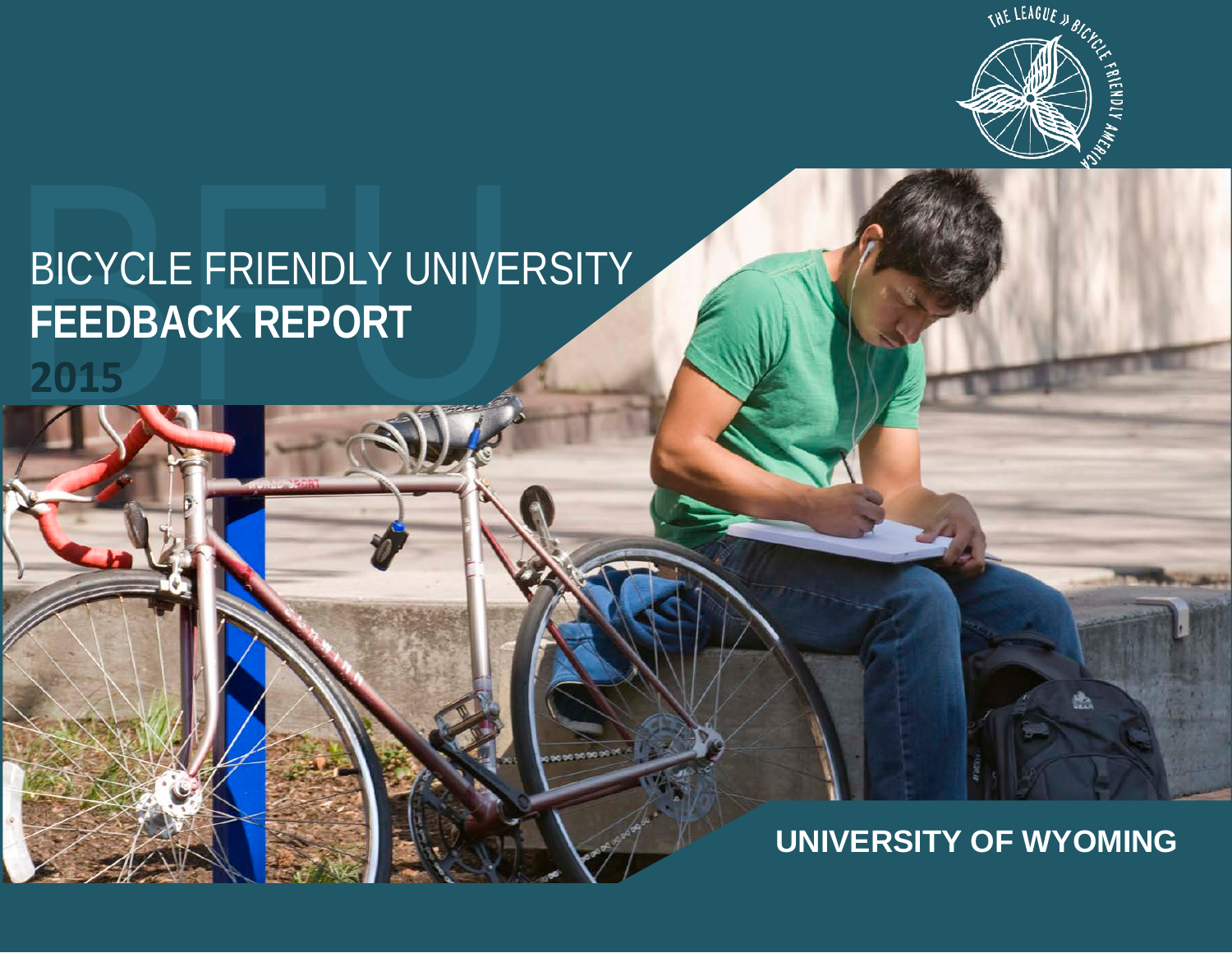**Congratulations!** The League of American Bicyclists has designated **University of Wyoming** as a Bicycle Friendly University at the **Bronze** level. Reviewers were very pleased to see the current efforts and dedication to promoting cycling for transportation and recreation on your campus.

**Highlights** of the application include: Project Recycle; Bike to Campus Day; car-free zones on campus; monthly bike maintenance classes; Free bike safety checks during Autumn Welcome Back to School & for Earth Day.

Below, reviewers provided key recommendations to further promote bicycling at University of Wyoming along with a menu of additional pro-cycling measures that can be implemented in the short and long term*.* (Short-term recommendations that often see quickest results are **highlighted in bold**.)

We strongly encourage you to use this feedback to build on your momentum and continue to improve your campus for bicyclists.

There may also be initiatives, programs, and facilities that are not mentioned here that would benefit your bicycling culture, so please continue to try new things to increase your ridership, safety, and awareness!

#### The key measures University of Wyoming should focus on to improve cycling on campus:

- Expand the Bicycle Program Manager's time focused on bicycle projects, or create a new full-time position. *(See Evaluation & Planning)*
- Adopt a Complete Streets or Bicycle Accommodation policy and continue to expand the bike network through the use of different types of bike lanes, cycle tracks and shared lane markings. *(See Engineering)*
- Develop a comprehensive bicycle education program, including an ongoing public safety awareness campaign, as well as regular bicycle safety and maintenance classes. *(See Education)*
- Increase the number of campus security officers who patrol on bikes, and ensure that all campus security officers are initially and repeatedly educated on the "Share the Road" message and traffic law as it applies to bicyclists and motorists. *(See Enforcement)*
- Create a campus bike master plan that will guide future plans with a long-term physical and programmatic vision for your campus, and ensure there is dedicated funding for implementation. *(See Evaluation & Planning)*
- Increase data collection efforts on campus, including regular research on bicycle usage, tracking bicyclerelated crashes, and distributing a regular satisfaction survey to students and faculty to better understand barriers to cycling. *(See Evaluation & Planning)*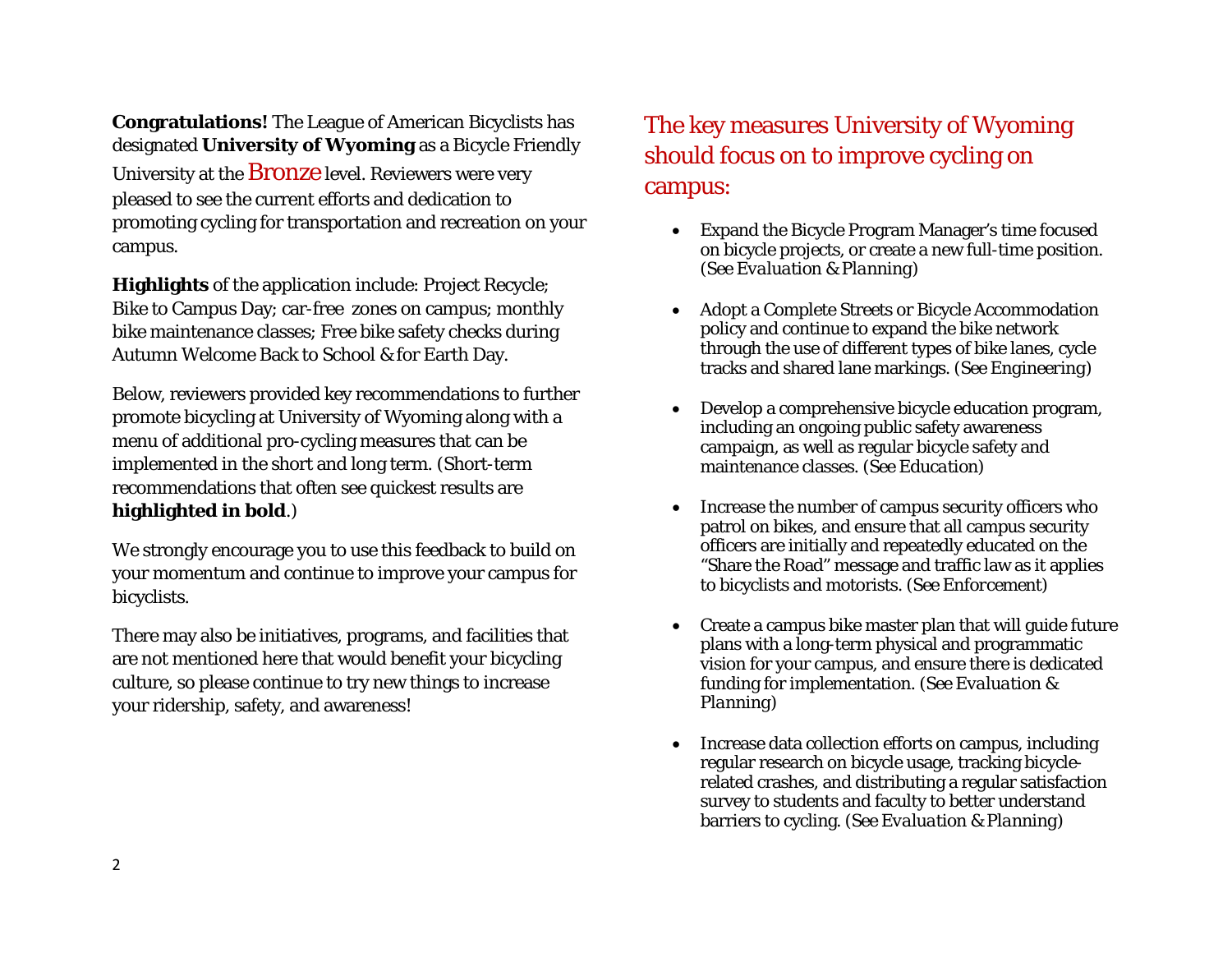Menu of additional recommendations to further promote bicycling:

#### **Engineering**

Adopt an official **[Complete Streets](http://www.completestreets.org/)** or **[Bicycle](http://green.olemiss.edu/bicycle-pedestrian-accommodation-policy/)  [Accommodation policy](http://green.olemiss.edu/bicycle-pedestrian-accommodation-policy/)** and offer implementation guidance. By adopting a Complete Streets policy, institutions direct their transportation planners and engineers to routinely design and operate the entire right of way to enable safe access for all users, regardless of age, ability, or mode of transportation. This means that every transportation project will make the street network better and safer for drivers, transit users, pedestrians, and bicyclists – making your campus a better place to live, work and study.

**Provide [ongoing training](http://www.nhi.fhwa.dot.gov/training/course_search.aspx?tab=0&key=bicycle142046&course_no=142046&res=1) opportunities for engineering and planning staff related to accommodating bicyclists. Consider [providing](http://www.apbp.org/)  [APBP memberships](http://www.apbp.org/) for one or more related staff.**

Ensure that there are easily-accessible end-of-trip facilities for all bicyclists commuting to your campus. Consider a policy requiring showers and locker rooms in all non-residential buildings. One of the most common excuses people use to not commute by bike is that they don't have a shower at their destination. Also make sure to provide showers and lockers as a benefit not as an additional cost to off-campus students and employees.

**Ensure that the standards for all bike parking conform to the [Association of Pedestrian and](http://www.apbp.org/)  [Bicycle Profressionals](http://www.apbp.org/) (APBP) [bike parking](http://www.apbp.org/?page=Publications)  [guidelines.](http://www.apbp.org/?page=Publications)**

Consider constructing a bike station to provide centrallylocated, secure and covered parking for cyclists. Like the **[Bike Center at the University of Minnesota](http://www1.umn.edu/pts/bikers/bikecenter.html)**, a bike station can serve as a hub for commuters providing repair services, shower and locker facilities, and bike route, and event information. **[Check out other areas that have](http://home.bikestation.com/locations)  [already implemented similar facilities](http://home.bikestation.com/locations)**.

**Allow students who live on campus to store their bikes in their dorm rooms. See Northwest University's [Campus Life policies](http://eagle.northwestu.edu/departments/student-handbook/campus-life/) relating to bicycle storage in campus housing.** 

**Accommodate bicyclists during construction by providing suitable detour routes and signage.**

**All transit vehicles such as campus shuttles should accommodate bicycles with bike racks or with access on the vehicle. See [this report](http://www.nctr.usf.edu/jpt/pdf/JPT12-3Pucher.pdf) on integrating bicycling and transit.**

Continue to expand the bike network and to increase network connectivity through the use of different types of **[bike lanes,](http://nacto.org/cities-for-cycling/design-guide/bike-lanes/) [cycle tracks](http://nacto.org/cities-for-cycling/design-guide/cycle-tracks/)** and **[shared lane arrows.](http://nacto.org/cities-for-cycling/design-guide/bikeway-signing-marking/shared-lane-marking/)** On-street improvements coupled with the expansion of the off-street system **[will encourage more people to](http://www.springerlink.com/content/n822p50241p66113/)  [cycle](http://www.springerlink.com/content/n822p50241p66113/)** and will improve safety. Ensure smooth transitions for bicyclists between the trail network and the street network. These improvements will also increase the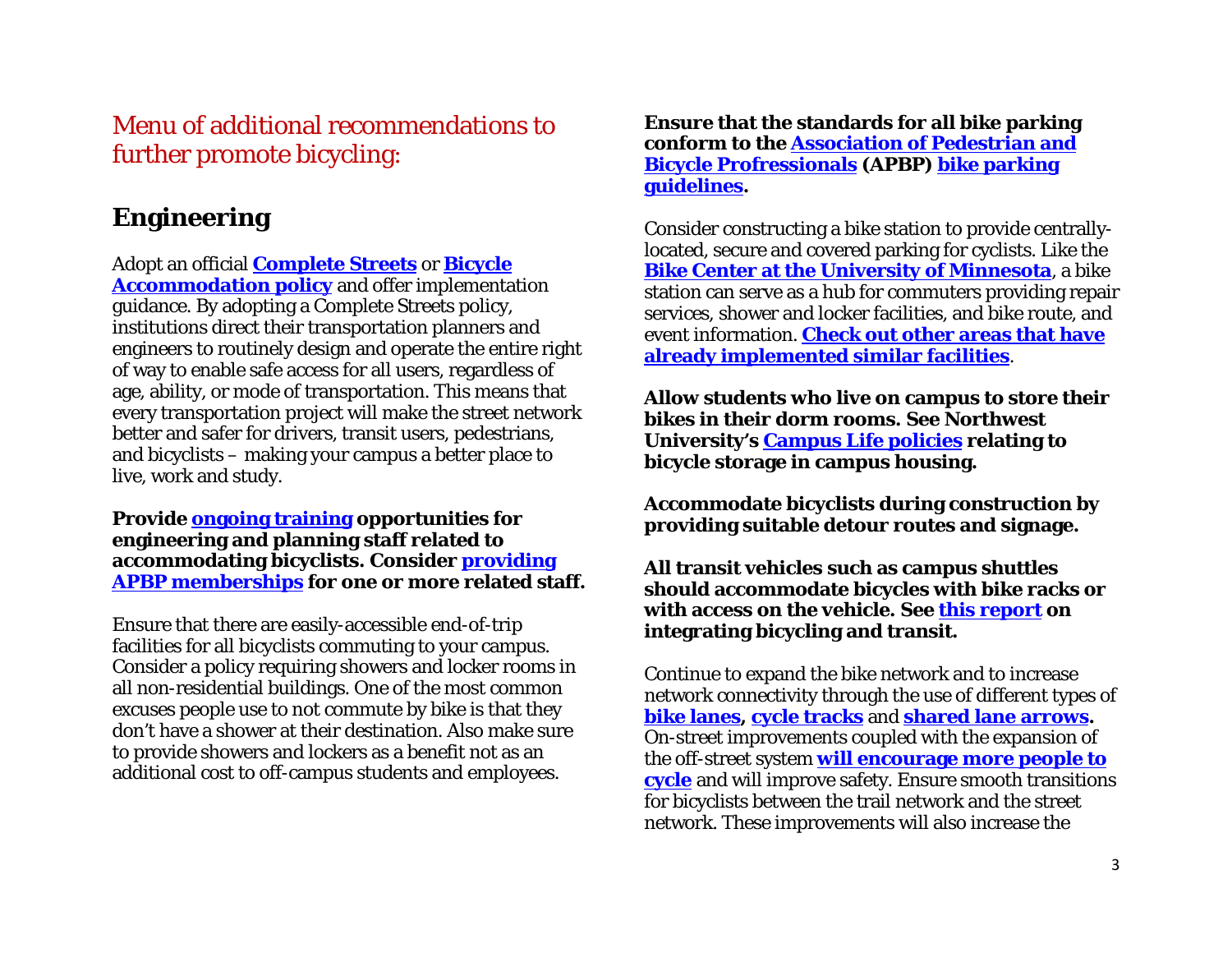effectiveness of encouragement efforts by providing a broader range of facility choices for users of various abilities and comfort levels. Ensure that all bicycle facilities conform to current best practices and guidelines – such as the **[NACTO Urban Bikeway Design Guide,](http://nacto.org/cities-for-cycling/design-guide/) [AASHTO Guide for the Development of Bicycle](https://bookstore.transportation.org/item_details.aspx?ID=1943)  [Facilities](https://bookstore.transportation.org/item_details.aspx?ID=1943)** and your DOT's own guidelines.

Develop a system of **[bicycle boulevards](https://en.wikipedia.org/wiki/Bicycle_boulevard)** that creates an attractive, convenient, and comfortable cycling environment welcoming to cyclists of all skill levels. **[Learn more about bicycle boulevards](http://nacto.org/publication/urban-bikeway-design-guide/bicycle-boulevards/)**.

**Place way-finding signage at strategic locations around campus. By helping bicyclists more easily and conveniently navigate your campus, you will help them to focus on riding more safely and predictably, for the benefit and safety of everyone. [Here are some best practices](http://www.mwcog.org/uploads/committee-documents/t1dZW1k20070516090831.pdf) from the Washington, DC area council of governments.**

Make intersections safer and more comfortable for cyclists. Include elements such as color, signage, medians, signal detection, and pavement markings. The level of treatment required for bicyclists at an intersection will depend on the bicycle facility type used, whether bicycle facilities are intersecting, the adjacent street function and land use. See the **[NACTO design](http://nacto.org/cities-for-cycling/design-guide/intersection-treatments/)  [guidelines](http://nacto.org/cities-for-cycling/design-guide/intersection-treatments/)** for recommended intersection treatments.

**Encourage your surrounding community to work toward [Bicycle Friendly Community](http://bikeleague.org/community) designation.** 

### **Education**

**The League of American Bicyclists offers a pocket-sized** *Smart Cycling Quick Guide* **that can be purchased in English and Spanish for distribution on your campus. Preview the guide and learn more at [bikeleague.org/quickguide.](http://bikeleague.org/quickguide)** 

**The League offers [a series of educational videos](http://bikeleague.org/ridesmartvideos) that can easily be downloaded or shared online. Topics range from How to Choose a Bicycle, to proper steering, signaling, and intersection positioning on a bike. Use these videos to educate your students, faculty, and staff on bicycling basics. Use the videos as part of new student orientation training, or as a prerequisite to using the campus bike share program. Make these videos available on your website and share on social media to promote bike safety education to broader audiences. View and download the videos at: [bikeleague.org/ridesmartvideos.](http://bikeleague.org/ridesmartvideos)** 

It is essential to continually make both motorists and cyclists aware of their rights and responsibilities on the road. Continue to expand your education campaign promoting the "Share the Road" message. Take advantage of your local bicycle groups for content development and volunteers. Check out some of the promotion that Emory has done to support their **[Why](http://bikeleague.org/sites/default/files/BFU_Bike_Emory_Marketing_Items.pdf)  [Not? Campaign](http://bikeleague.org/sites/default/files/BFU_Bike_Emory_Marketing_Items.pdf)** and see **[Harvard's LOOK safety](http://www.transportation.harvard.edu/commuterchoice/bike/look-safety-campaign)  [campaign](http://www.transportation.harvard.edu/commuterchoice/bike/look-safety-campaign)**. Or consider Stanford's multi-pronged approach to Bike Safety through events and programs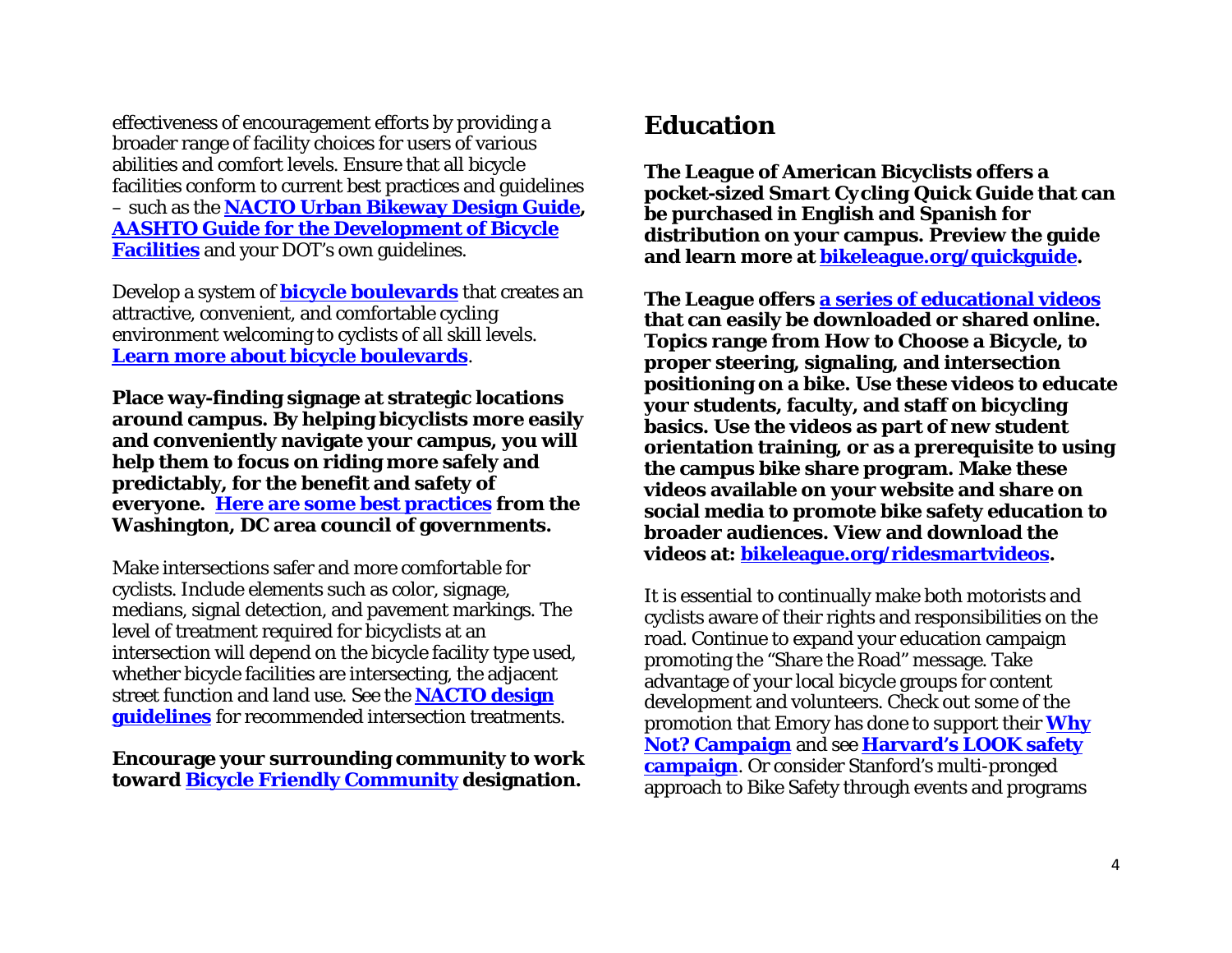such as a Dorm Challenge, a bike ambassador program led by **[Sprocket man,](http://transportation.stanford.edu/alt_transportation/Sprocketman.shtml)** and a bike **[safety pledge](https://transportation.stanford.edu/bikesafetypledge/)**.

Start a bicyclist and motorist ticket diversion program. Students given a citation are offered an opportunity to waive fees for violations by attending a bicycling education course. This should include a classroom and on-road component. **[See UC Davis' Bicycle](https://secure.taps.ucdavis.edu/beep/)  [Education and Enforcement Program.](https://secure.taps.ucdavis.edu/beep/)** 

Offer Traffic Skills 101 classes and bike commuter classes or contact your local bicycle group to see if there are classes in your area that could be promoted to students and employees. Ideally the instruction would incorporate a classroom portion as well as on-road training. The classroom portion of Traffic Skills 101 is now available **[online](http://bikeed.org/default.aspx)** as well. For more information visit: **[bikeleague.org/ridesmart.](http://www.bikeleague.org/ridesmart)**

Bicycling should be offered regularly within physical education course offerings.

**[Host a League Cycling Instructor \(LCI\) seminar](http://bikeleague.org/sites/default/files/LCI_seminar_organizer_FAQs.pdf)** to

increase the number of **[local LCIs](http://bikeleague.org/content/become-instructor)**. Having local instructors will enable your institution to expand cycling education, recruit knowledgeable cycling ambassadors, deliver education to motorists, and have experts available to assist in encouragement programs. Visit **[bikeleague.org/ridesmart](http://www.bikeleague.org/ridesmart)** for more information.

Start a motorist education program for your institutions' professional drivers, including delivery and operations/facilities staff. See San Francisco's **[Frequent](http://www.sfbike.org/our-work/safety-education/driver-education/)  [Driver Education](http://www.sfbike.org/our-work/safety-education/driver-education/)**.

#### **Encouragement**

**Launch a bicyclist mentorship program. A bike mentorship program that teams experienced cyclists with newcomers is a great way to encourage and educate. Mentors can offer advice on bike routes, appropriate gear, safe riding and much more. It also gives new commuters a support group to rely on and often makes them feel more secure and excited about their first few rides.**

Establish a formal incentive program for those who bike commute. This could include such benefits as cash incentives, a Guaranteed Ride Home program, car share discounts and coupons for local bike shops. Check out the **[University of Minnesota's Zap! program](http://www1.umn.edu/pts/bike/bikeRFID.html)** and see how **[Harvard encourages employees to bike to](http://www.transportation.harvard.edu/commuterchoice/bike/bike-commuter-benefit)  [work through the Bike Commuter Tax Benefit.](http://www.transportation.harvard.edu/commuterchoice/bike/bike-commuter-benefit)**

Consider offering bike valets at events throughout the year to solve parking issues at well-attended events. For example, Boise State University offers bike valet service at football games. See what the University of Arizona is doing to encourage bicycling through an **[all year bike](https://parking.arizona.edu/bikevalet/)  [valet.](https://parking.arizona.edu/bikevalet/)** 

**Ensure that your marketing department promotes cycling at your university to current and prospective students and employees. Cycling is becoming an important lifestyle choice for more and more young people and catering to**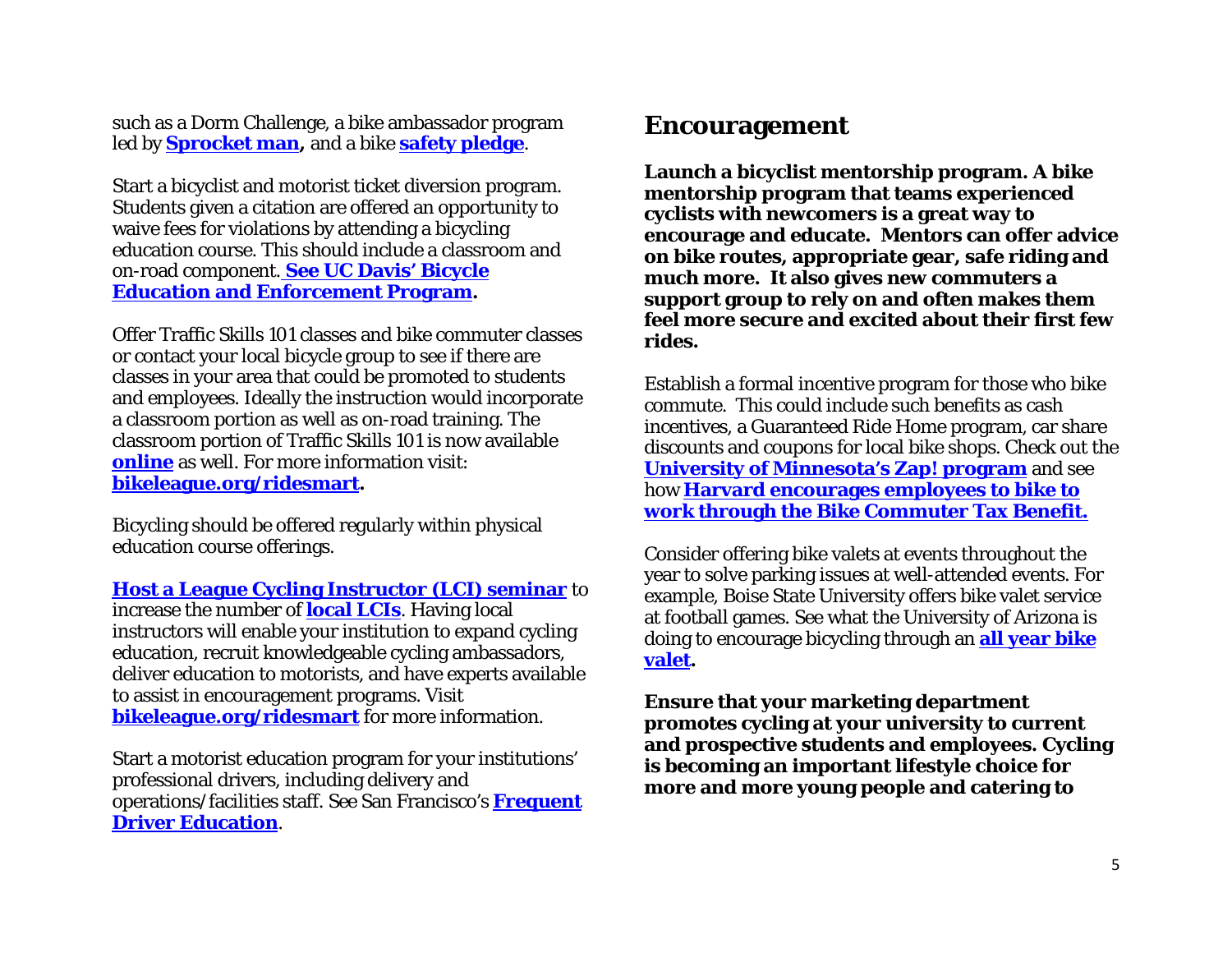#### **these interests will improve your institution's competitiveness.**

Recreational bicycling can be promoted through nearby bicycle amenities such as a mountain bike park, a cyclocross course or a pump track. If such facilities exist, partner with local organizations to promote these resources to students.

#### **Enforcement**

**Increase the number of Public Safety officers that patrol streets on bikes, as it gives officers a better understanding of the conditions for cyclists. Also ensure that secluded off road paths are regularly patrolled to improve personal safety and encourage more people to take advantage of this amenity.**

Ensure that all Public Safety officers are initially and repeatedly educated on the "Share the Road" message and traffic law as it applies to bicyclists and motorists. Training is offered by the International Police Mountain Bike Association, the Law Enforcement Bicycle Association and the National Highway Traffic Safety Administration. Here are some recommended Law Enforcement Products: Bicycle Safety **[seminar](http://pedbikesafe.org/bikesafe/casestudies_detail.cfm?CS_NUM=713&op=C&CM_NUM=40&subop=h)**; Law Enforcement's **[Roll Call Video: "Enforcing Law for](http://www.nhtsa.gov/Driving+Safety/Bicycles/Enhancing+Bicycle+Safety:+Law+Enforcement%27s+Role)  [Bicyclists"](http://www.nhtsa.gov/Driving+Safety/Bicycles/Enhancing+Bicycle+Safety:+Law+Enforcement%27s+Role)**; and **[Enhancing Bicycle Safety: Law](http://www.nhtsa.gov/Driving+Safety/Bicycles/Enhancing+Bicycle+Safety:+Law+Enforcement%27s+Role)  [Enforcement's Role](http://www.nhtsa.gov/Driving+Safety/Bicycles/Enhancing+Bicycle+Safety:+Law+Enforcement%27s+Role)** (CD-ROM Training).

Have Public Safety officers distribute helmets (or coupons to a local bike shop) to encourage all types of cyclists to ride more safely and to remove the barriers to attaining this essential bike accessory. **[See the helmet](http://transportation.stanford.edu/alt_transportation/BikeSafetyEd.shtml#helmet)  [promotions](http://transportation.stanford.edu/alt_transportation/BikeSafetyEd.shtml#helmet) at Stanford**.

**Ask police officers to target both motorist and cyclist infractions to ensure that laws are being followed by all road users. Ensure that bicycle/car crashes are investigated thoroughly and that citations are given fairly.** 

**Enforcement practices could also include positive enforcement ticketing. Officers and student bicycling ambassadors could team up with local stores to reward safe cycling practices by handing out gift certificates to cyclists who are "caught" following the law.** 

Pass additional campus laws or ordinances that protect cyclists, e.g. implement specific penalties for motorists for failing to yield to a cyclist when turning, make it illegal to park or drive in a bike lane (intersections excepted), implement penalties for motor vehicle users that 'door' cyclists, and specifically protect all vulnerable road users.

#### **Evaluation & Planning**

Expand the bike program on your campus. See what other universities are doing and what resources are available for higher ed institutions: **[universitybikeprograms.org](http://www.universitybikeprograms.org/)**.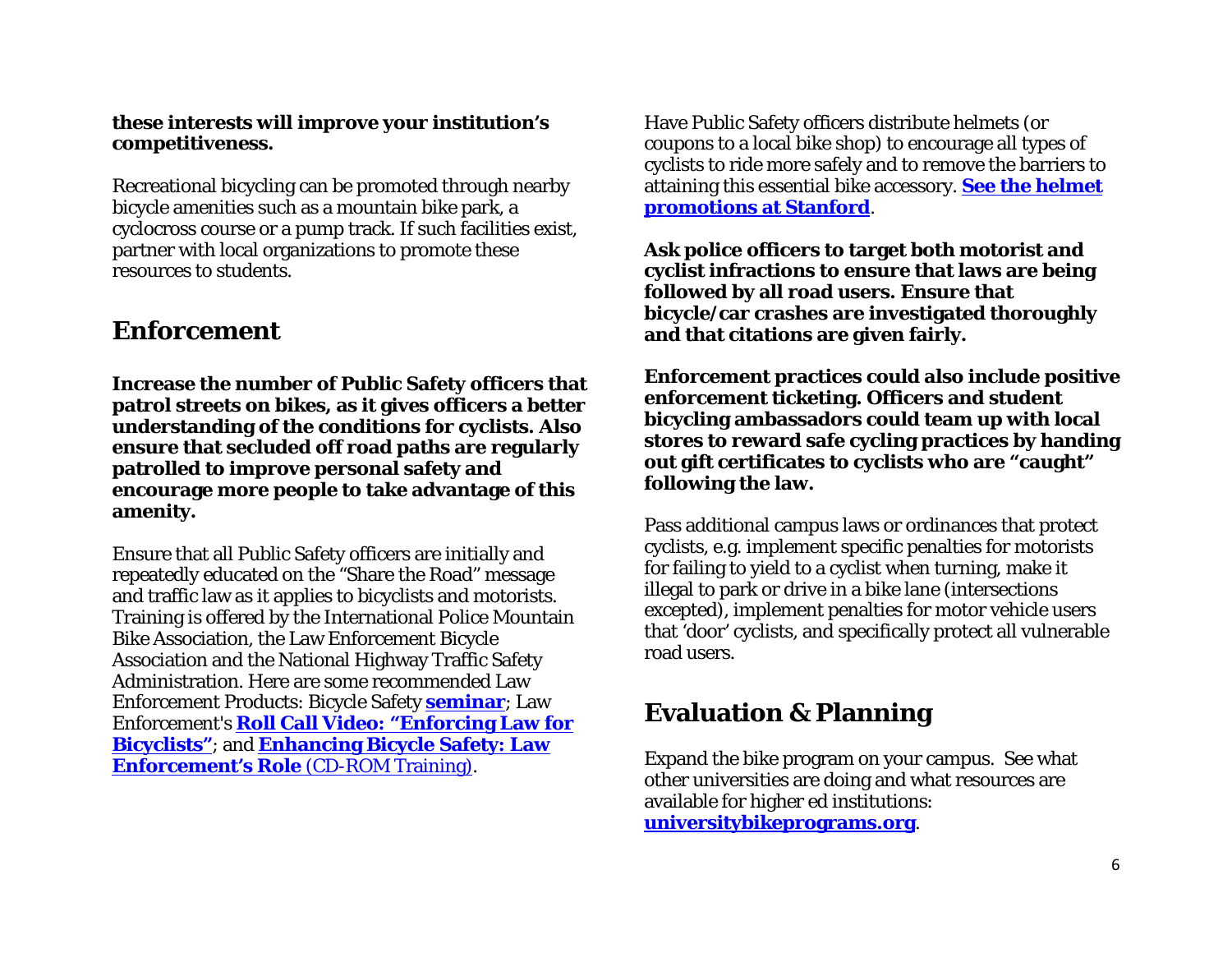Expand the Bicycle Program Manager's time focused on bicycle projects, or create a new full-time position. This staff person should spend more time working closely with the **[Bicycle Advisory Committee](http://massbike.org/wp-content/uploads/2009/09/BACGuideFinal.pdf)**, reviewing development proposals to ensure that bicycle requirements are incorporated and to assess bicycling impacts, developing and implementing educational and promotional programs, writing grant proposals, serving as the contact for bicycling inquiries and complaints, educating other staff about state and federal facilities standards and guidelines, and coordinating with neighboring communities, transit agencies and other departments to implement policies and projects. **[See](http://www.advocacyadvance.org/site_images/content/why_bike_ped_staff_april_2010.pdf)  [this report on the importance of Bicycle &](http://www.advocacyadvance.org/site_images/content/why_bike_ped_staff_april_2010.pdf)  [Pedestrian program staff](http://www.advocacyadvance.org/site_images/content/why_bike_ped_staff_april_2010.pdf)**.

Create a **[campus bike master plan](http://www.bikewalk.org/pdfs/BMP_RoadMap.pdf)** that will guide future plans with a long-term physical and programmatic vision for your campus. Complement infrastructure planning such as parking and network connectivity with encouragement, education, and enforcement programs to increase ridership and safety. Develop a clear vision statement and set ambitious but attainable targets. The overarching goal should be to increase the percentage of trips made by bicycle on campus. **[Check out](http://pt.berkeley.edu/sites/pt.berkeley.edu/files/content/UCB_BikePlanFinal.pdf)  [University of California Berkeley's plan as an](http://pt.berkeley.edu/sites/pt.berkeley.edu/files/content/UCB_BikePlanFinal.pdf)  [example](http://pt.berkeley.edu/sites/pt.berkeley.edu/files/content/UCB_BikePlanFinal.pdf)**.

Ensure that there is dedicated funding for the implementation of the bicycle master plan, as well as ongoing bicycle infrastructure and programming needs. Dedicating a portion of automobile parking fees toward non-automobile facilities and services is a great way to

establish a baseline annual budget for bicycle improvements. You can also reach outside the university for grants and private funding for specific projects.

Regularly conduct research on bicycle usage to more efficiently distribute resources according to demand. Conduct yearly counts using automated and manual counters in partnership with advocacy organizations. Consider participating in the **[National Bicycle and](http://bikepeddocumentation.org/)  [Pedestrian Documentation Project](http://bikepeddocumentation.org/)**.

Install automatic bicycle counters on your campus to better gauge ridership on an ongoing basis. Look into tools such as the **[EcoCounter](http://www.eco-compteur.com/en/)** for automatic electronic counters, or online services like the **National Bike Challenge** for self-reporting data collection. See how the University of Minnesota uses the **[Zap! Program](http://www1.umn.edu/pts/bike/bikeRFID.html)** to track and reward ridership on their campus.

Develop a reporting system to track bicycle, bicycle/pedestrian, and bicycle/automobile crashes to help identify conflict points that may need special attention.

Expand efforts to evaluate crash statistics to produce a specific plan to reduce the number of crashes on campus. Available tools include **[Intersection Magic](http://www.pdmagic.com/im/)** and **[PBCAT](http://www.pedbikeinfo.org/pbcat_us/)**. See the report **[Bicyclist Fatalities and](http://www.industrializedcyclist.com/nycreport.pdf)  [Serious Injuries in New York City 1996-2005.](http://www.industrializedcyclist.com/nycreport.pdf)**

Distribute a **[satisfaction survey](http://www.chem.uky.edu/bikes/PDFs/TooleSurvey.pdf)** to students and faculty. Analyze responses to assess barriers, and direct resources according to demand and the needs of the commuter.